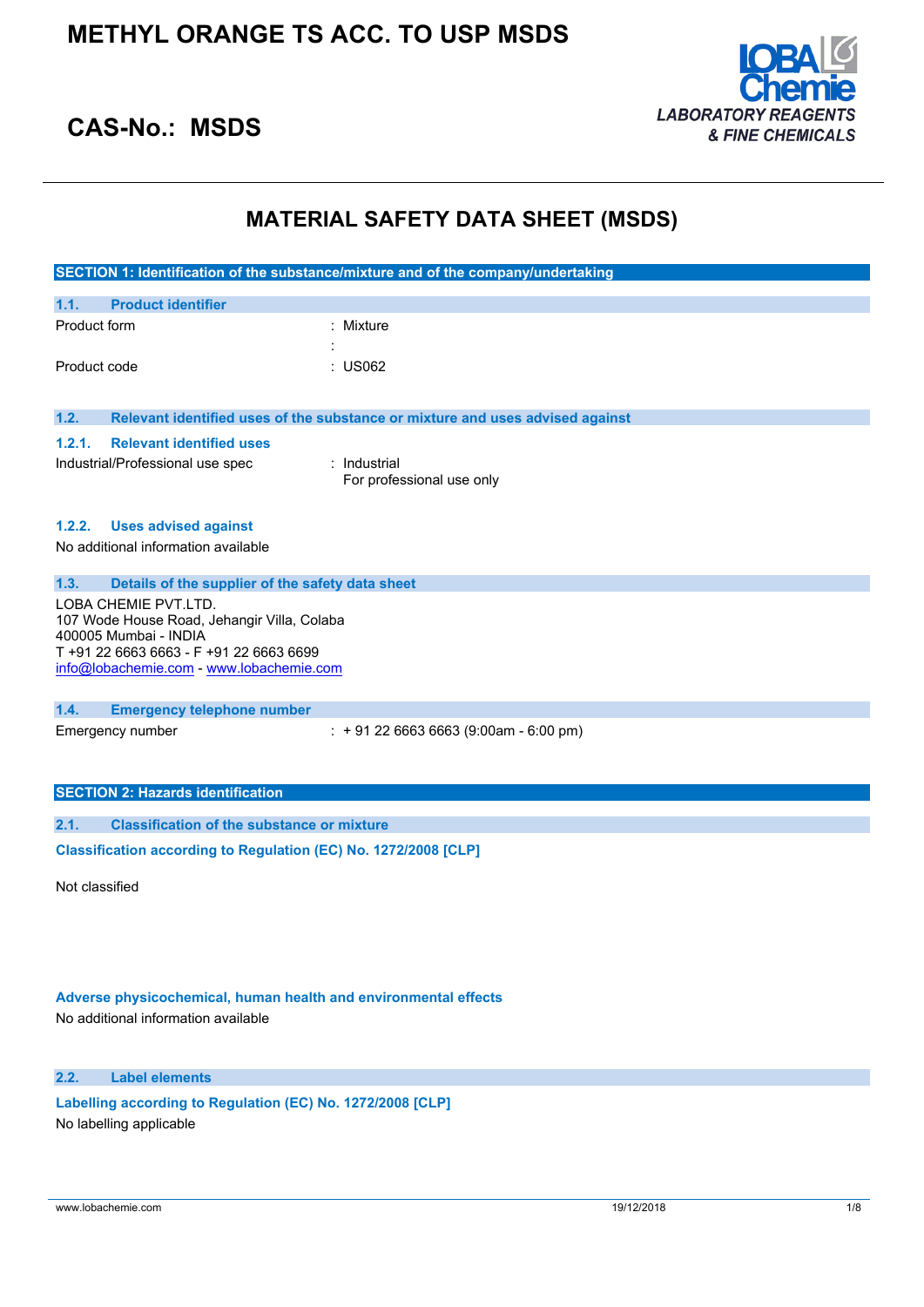Safety Data Sheet

## **2.3. Other hazards**

No additional information available

| <b>SECTION 3: Composition/information on ingredients</b> |                   |  |  |
|----------------------------------------------------------|-------------------|--|--|
|                                                          |                   |  |  |
| 3.1.                                                     | <b>Substances</b> |  |  |
| Not applicable                                           |                   |  |  |

| <b>Name</b>                 | <b>Product identifier</b>                 | $\frac{0}{2}$ | <b>Classification according</b><br>to Regulation (EC) No.<br>1272/2008 [CLP] |
|-----------------------------|-------------------------------------------|---------------|------------------------------------------------------------------------------|
| Water                       | (CAS-No.) 7732-18-5<br>(EC-No.) 231-791-2 | $100 - 100$   | Not classified                                                               |
| METHYL ORANGE INDICATOR ACS | (CAS-No.) 547-58-0                        | $0.05 - 1$    | Acute Tox. 3 (Oral), H301                                                    |

Full text of H-statements: see section 16

|      | <b>SECTION 4: First aid measures</b>                        |                                                                                                                                                                                   |
|------|-------------------------------------------------------------|-----------------------------------------------------------------------------------------------------------------------------------------------------------------------------------|
|      |                                                             |                                                                                                                                                                                   |
| 4.1. | <b>Description of first aid measures</b>                    |                                                                                                                                                                                   |
|      | First-aid measures after inhalation                         | Remove person to fresh air and keep comfortable for breathing.                                                                                                                    |
|      | First-aid measures after skin contact                       | : Wash skin with plenty of water.                                                                                                                                                 |
|      | First-aid measures after eye contact                        | Remove contact lenses, if present and easy to do. Continue rinsing. Rinse cautiously<br>with water for several minutes. If eye irritation persists: Get medical advice/attention. |
|      | First-aid measures after ingestion                          | Rinse mouth out with water.                                                                                                                                                       |
| 4.2. | Most important symptoms and effects, both acute and delayed |                                                                                                                                                                                   |
|      | No additional information available                         |                                                                                                                                                                                   |
| 4.3. |                                                             | Indication of any immediate medical attention and special treatment needed                                                                                                        |
|      | No additional information available                         |                                                                                                                                                                                   |
|      | <b>SECTION 5: Firefighting measures</b>                     |                                                                                                                                                                                   |
| 5.1. | <b>Extinguishing media</b>                                  |                                                                                                                                                                                   |
|      | Suitable extinguishing media                                | : dry chemical powder, alcohol-resistant foam, carbon dioxide (CO2).                                                                                                              |
|      | Unsuitable extinguishing media                              | : Do not use extinguishing media containing water.                                                                                                                                |
| 5.2. | Special hazards arising from the substance or mixture       |                                                                                                                                                                                   |
|      | No additional information available                         |                                                                                                                                                                                   |
| 5.3. | <b>Advice for firefighters</b>                              |                                                                                                                                                                                   |
|      | Protection during firefighting                              | Do not attempt to take action without suitable protective equipment.                                                                                                              |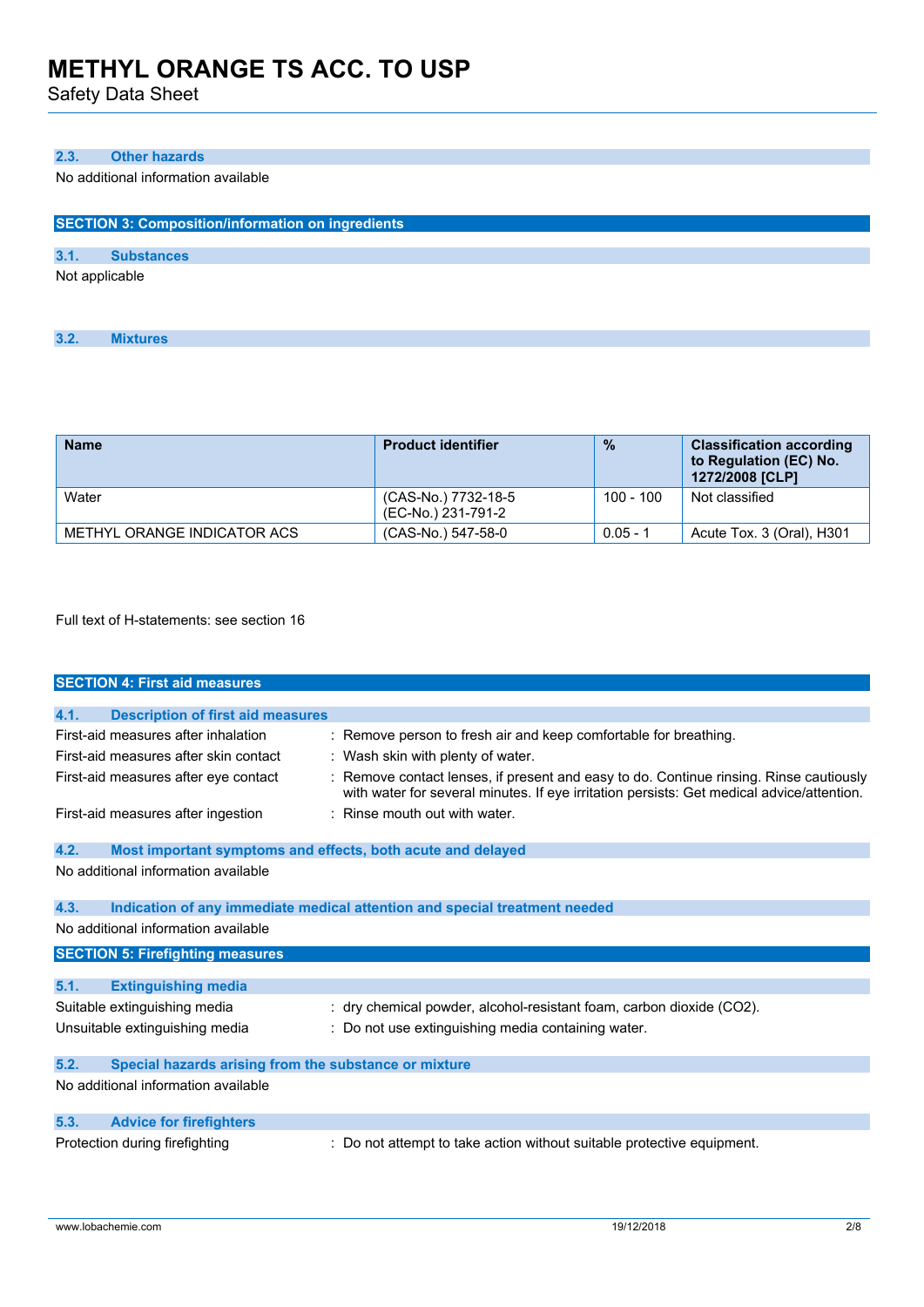Safety Data Sheet

| <b>SECTION 6: Accidental release measures</b>                        |                                                                                                                          |
|----------------------------------------------------------------------|--------------------------------------------------------------------------------------------------------------------------|
| 6.1.                                                                 | Personal precautions, protective equipment and emergency procedures                                                      |
|                                                                      |                                                                                                                          |
| 6.1.1.<br>For non-emergency personnel                                |                                                                                                                          |
| <b>Emergency procedures</b>                                          | : Avoid contact with skin, eyes and clothing.                                                                            |
| 6.1.2.<br>For emergency responders                                   |                                                                                                                          |
| Protective equipment                                                 | : Use personal protective equipment as required.                                                                         |
| Emergency procedures                                                 | Stop release.                                                                                                            |
|                                                                      |                                                                                                                          |
| 6.2.<br><b>Environmental precautions</b>                             |                                                                                                                          |
| Avoid release to the environment.                                    |                                                                                                                          |
| Methods and material for containment and cleaning up<br>6.3.         |                                                                                                                          |
| Methods for cleaning up                                              | : Clean up immediately by sweeping or vacuum.                                                                            |
|                                                                      |                                                                                                                          |
| <b>Reference to other sections</b><br>6.4.                           |                                                                                                                          |
| No additional information available                                  |                                                                                                                          |
| <b>SECTION 7: Handling and storage</b>                               |                                                                                                                          |
|                                                                      |                                                                                                                          |
| 7.1.<br><b>Precautions for safe handling</b>                         |                                                                                                                          |
| Precautions for safe handling                                        | : Avoid contact with skin and eyes.                                                                                      |
| Hygiene measures                                                     | Wash hands and other exposed areas with mild soap and water before eating,<br>drinking or smoking and when leaving work. |
|                                                                      |                                                                                                                          |
| 7.2.<br>Conditions for safe storage, including any incompatibilities |                                                                                                                          |
| Storage conditions                                                   | : Store in a well-ventilated place.                                                                                      |
|                                                                      |                                                                                                                          |
| <b>Specific end use(s)</b><br>7.3.                                   |                                                                                                                          |
| No additional information available                                  |                                                                                                                          |
| <b>SECTION 8: Exposure controls/personal protection</b>              |                                                                                                                          |
|                                                                      |                                                                                                                          |
| <b>Control parameters</b><br>8.1.                                    |                                                                                                                          |

| 8.2.<br><b>Exposure controls</b>                              |                                      |  |  |
|---------------------------------------------------------------|--------------------------------------|--|--|
| Hand protection                                               | : Protective gloves                  |  |  |
| Eye protection                                                | : Chemical goggles or safety glasses |  |  |
| Skin and body protection                                      | : Wear suitable protective clothing  |  |  |
| Respiratory protection                                        | : Wear respiratory protection.       |  |  |
| <b>SECTION 9: Physical and chemical properties</b>            |                                      |  |  |
| 9.1.<br>Information on basic physical and chemical properties |                                      |  |  |
| Physical state                                                | $:$ Liquid                           |  |  |
| Colour                                                        | : Orange coloured solution.          |  |  |
| Odour                                                         | : No data available                  |  |  |
|                                                               |                                      |  |  |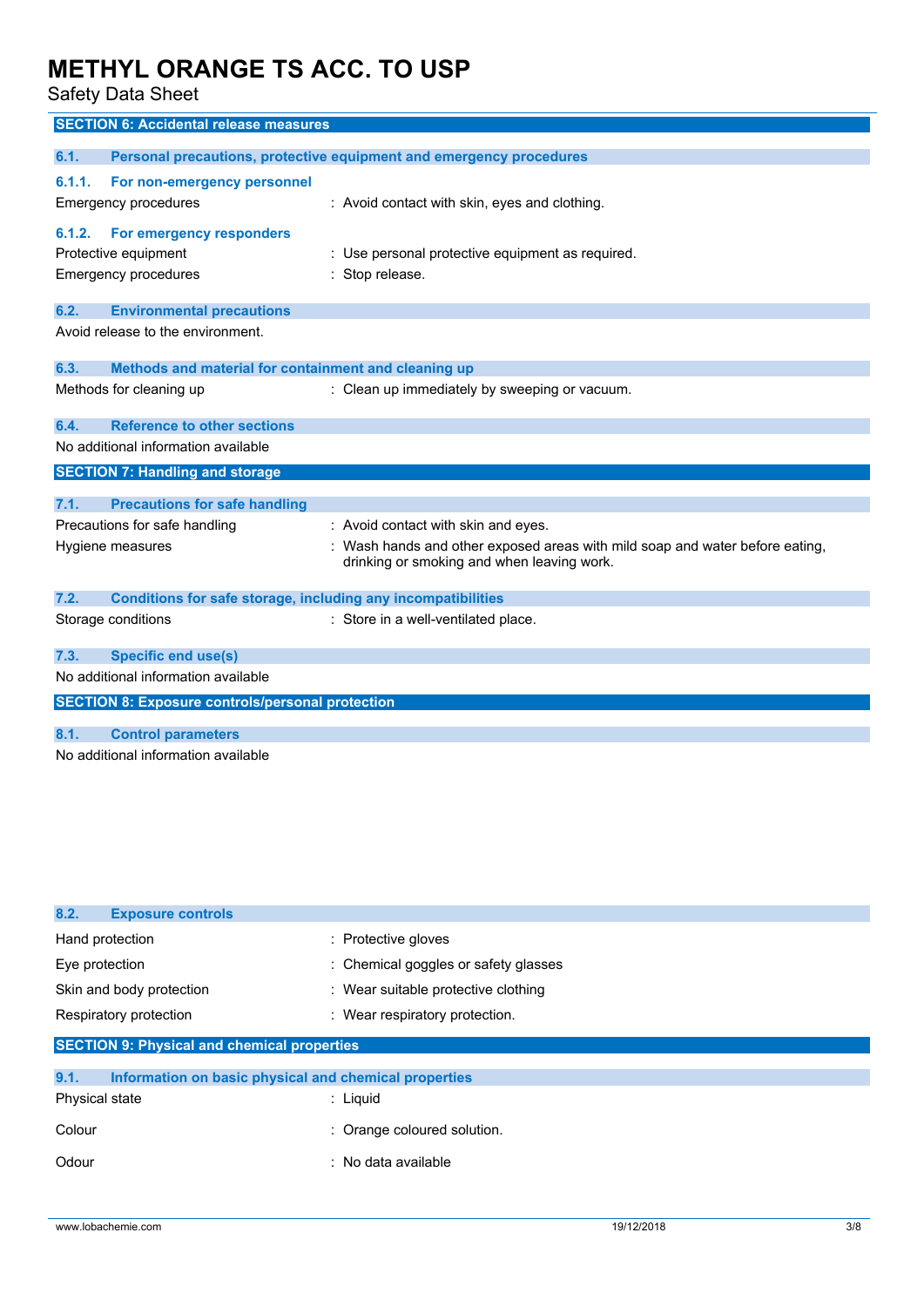Safety Data Sheet

| Odour threshold                                                   | : No data available |
|-------------------------------------------------------------------|---------------------|
| pH                                                                | : No data available |
| Relative evaporation rate (butylacetate=1)                        | : No data available |
| Melting point                                                     | : No data available |
| Freezing point                                                    | : No data available |
| Boiling point                                                     | : No data available |
| Flash point                                                       | : No data available |
| Auto-ignition temperature                                         | : No data available |
| Decomposition temperature                                         | : No data available |
| Flammability (solid, gas)                                         | : No data available |
| Vapour pressure                                                   | : No data available |
| Relative vapour density at 20 °C                                  | : No data available |
| Relative density                                                  | : No data available |
| Solubility                                                        | : No data available |
| Log Pow                                                           | : No data available |
| Viscosity, kinematic                                              | : No data available |
| Viscosity, dynamic                                                | : No data available |
| Explosive properties                                              | : No data available |
| Oxidising properties                                              | : No data available |
| <b>Explosive limits</b>                                           | : No data available |
| <b>Other information</b><br>9.2.                                  |                     |
| No additional information available                               |                     |
| <b>SECTION 10: Stability and reactivity</b>                       |                     |
|                                                                   |                     |
| 10.1.<br><b>Reactivity</b><br>No additional information available |                     |
|                                                                   |                     |

### **10.2. Chemical stability**

Stable under normal conditions.

## **10.3. Possibility of hazardous reactions**

No additional information available

# **10.4. Conditions to avoid**

Direct sunlight.

# **10.5. Incompatible materials**

No additional information available

# **10.6. Hazardous decomposition products**

No additional information available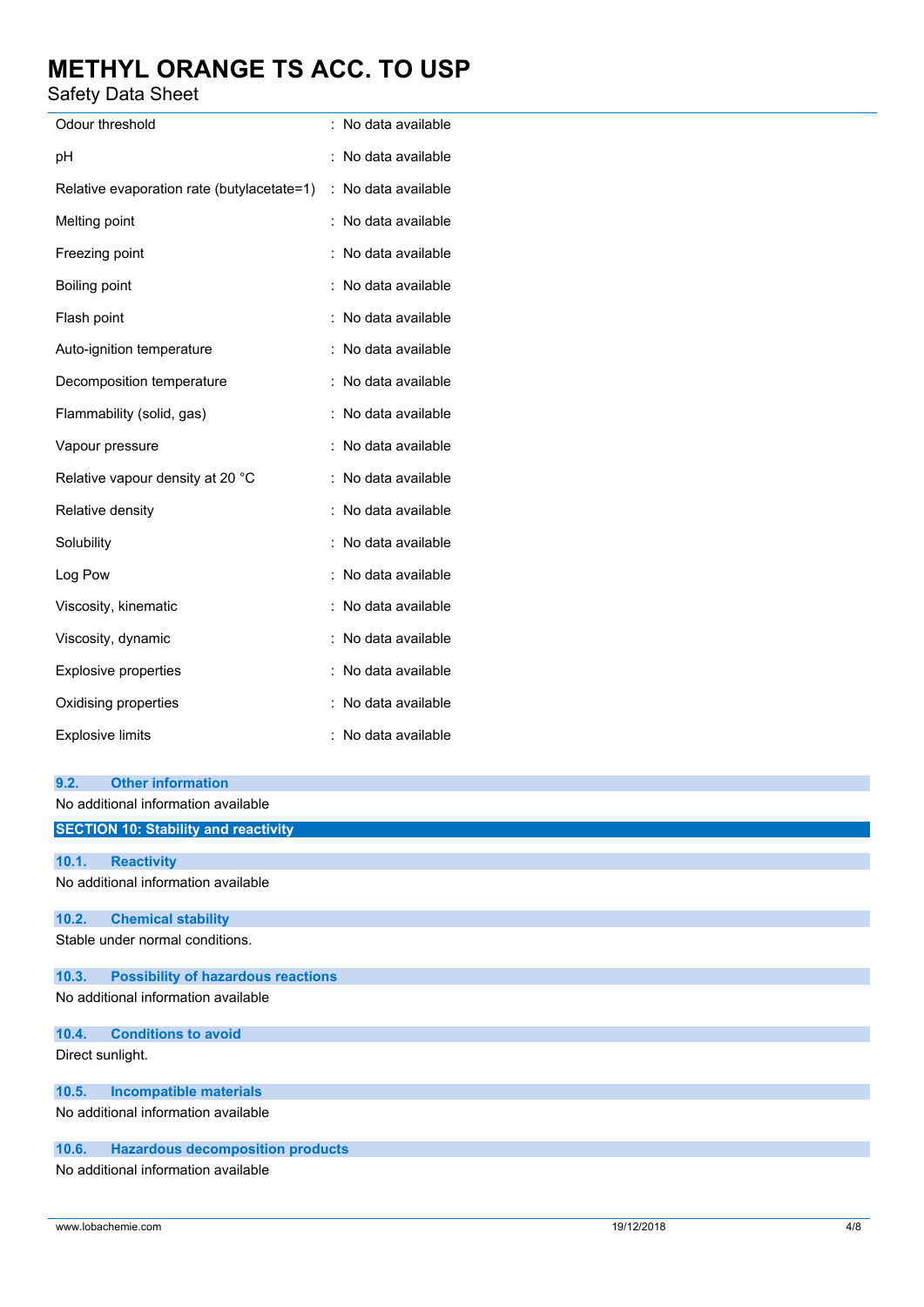Safety Data Sheet

## **SECTION 11: Toxicological information**

| 11.1.           | Information on toxicological effects |                      |
|-----------------|--------------------------------------|----------------------|
| Acute toxicity  |                                      | : Not classified     |
|                 | Skin corrosion/irritation            | $\pm$ Not classified |
|                 | Serious eye damage/irritation        | : Not classified     |
|                 | Respiratory or skin sensitisation    | : Not classified     |
|                 | Germ cell mutagenicity               | : Not classified     |
| Carcinogenicity |                                      | : Not classified     |
|                 | Reproductive toxicity                | : Not classified     |
|                 | STOT-single exposure                 | : Not classified     |
|                 | STOT-repeated exposure               | : Not classified     |
|                 | Aspiration hazard                    | Not classified       |

|       | <b>SECTION 12: Ecological information</b> |
|-------|-------------------------------------------|
|       |                                           |
| 12.1. | <b>Toxicity</b>                           |
|       | No additional information available       |
|       |                                           |
|       |                                           |
|       |                                           |
|       |                                           |
| 12.2. | <b>Persistence and degradability</b>      |
|       | No additional information available       |
|       |                                           |
| 12.3. | <b>Bioaccumulative potential</b>          |
|       | No additional information available       |
|       |                                           |
| 12.4. | <b>Mobility in soil</b>                   |
|       | No additional information available       |
|       |                                           |
| 12.5. | <b>Results of PBT and vPvB assessment</b> |

No additional information available

| 12.6. | <b>Other adverse effects</b>               |
|-------|--------------------------------------------|
|       | No additional information available        |
|       | <b>SECTION 13: Disposal considerations</b> |
|       |                                            |
| 13.1. | Waste treatment methods                    |
|       | No additional information available        |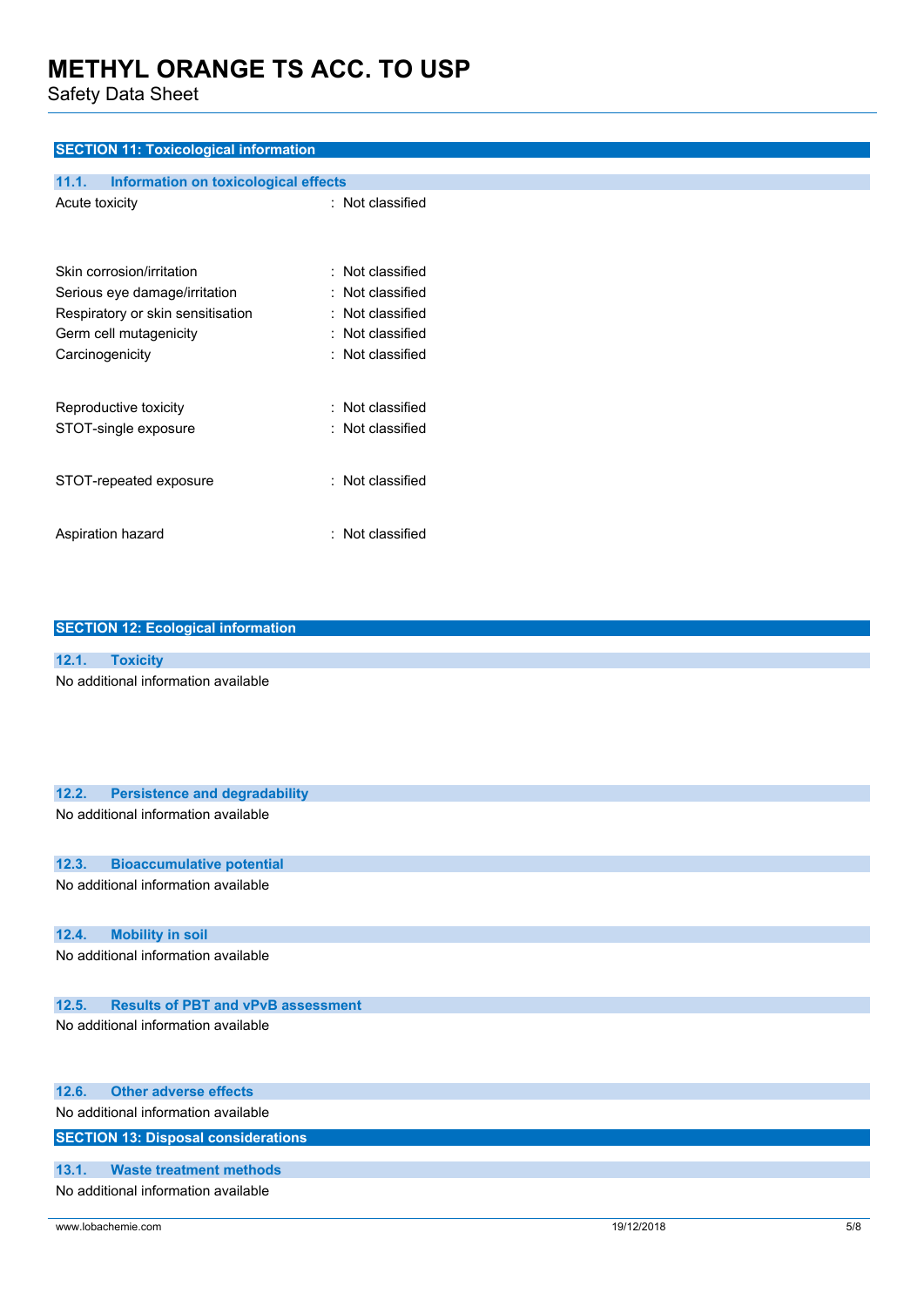Safety Data Sheet

# **SECTION 14: Transport information**

In accordance with ADR / RID / IMDG / IATA / ADN

| <b>UN number</b><br>14.1.                  |                                          |
|--------------------------------------------|------------------------------------------|
| UN-No. (ADR)                               | : Not applicable                         |
| UN-No. (IMDG)                              | Not applicable                           |
| UN-No. (IATA)                              | Not applicable                           |
| UN-No. (ADN)                               | Not applicable                           |
| UN-No. (RID)                               | : Not applicable                         |
| 14.2.<br><b>UN proper shipping name</b>    |                                          |
| Proper Shipping Name (ADR)                 | : Not applicable                         |
| Proper Shipping Name (IMDG)                | Not applicable                           |
| Proper Shipping Name (IATA)                | : Not applicable                         |
| Proper Shipping Name (ADN)                 | : Not applicable                         |
| Proper Shipping Name (RID)                 | : Not applicable                         |
| 14.3.<br><b>Transport hazard class(es)</b> |                                          |
| <b>ADR</b>                                 |                                          |
| Transport hazard class(es) (ADR)           | : Not applicable                         |
| <b>IMDG</b>                                |                                          |
| Transport hazard class(es) (IMDG)          | : Not applicable                         |
| <b>IATA</b>                                |                                          |
| Transport hazard class(es) (IATA)          | : Not applicable                         |
| <b>ADN</b>                                 |                                          |
| Transport hazard class(es) (ADN)           | : Not applicable                         |
| <b>RID</b>                                 |                                          |
| Transport hazard class(es) (RID)           | : Not applicable                         |
| 14.4.<br><b>Packing group</b>              |                                          |
| Packing group (ADR)                        | : Not applicable                         |
| Packing group (IMDG)                       | Not applicable                           |
| Packing group (IATA)                       | Not applicable                           |
| Packing group (ADN)                        | : Not applicable                         |
| Packing group (RID)                        | Not applicable                           |
| <b>Environmental hazards</b><br>14.5.      |                                          |
| Dangerous for the environment              | : No                                     |
| Marine pollutant                           | No                                       |
| Other information                          | : No supplementary information available |

#### $14.6.$ **14.6. Special precautions for user**

**- Overland transport**

Not applicable

# **- Transport by sea**

Not applicable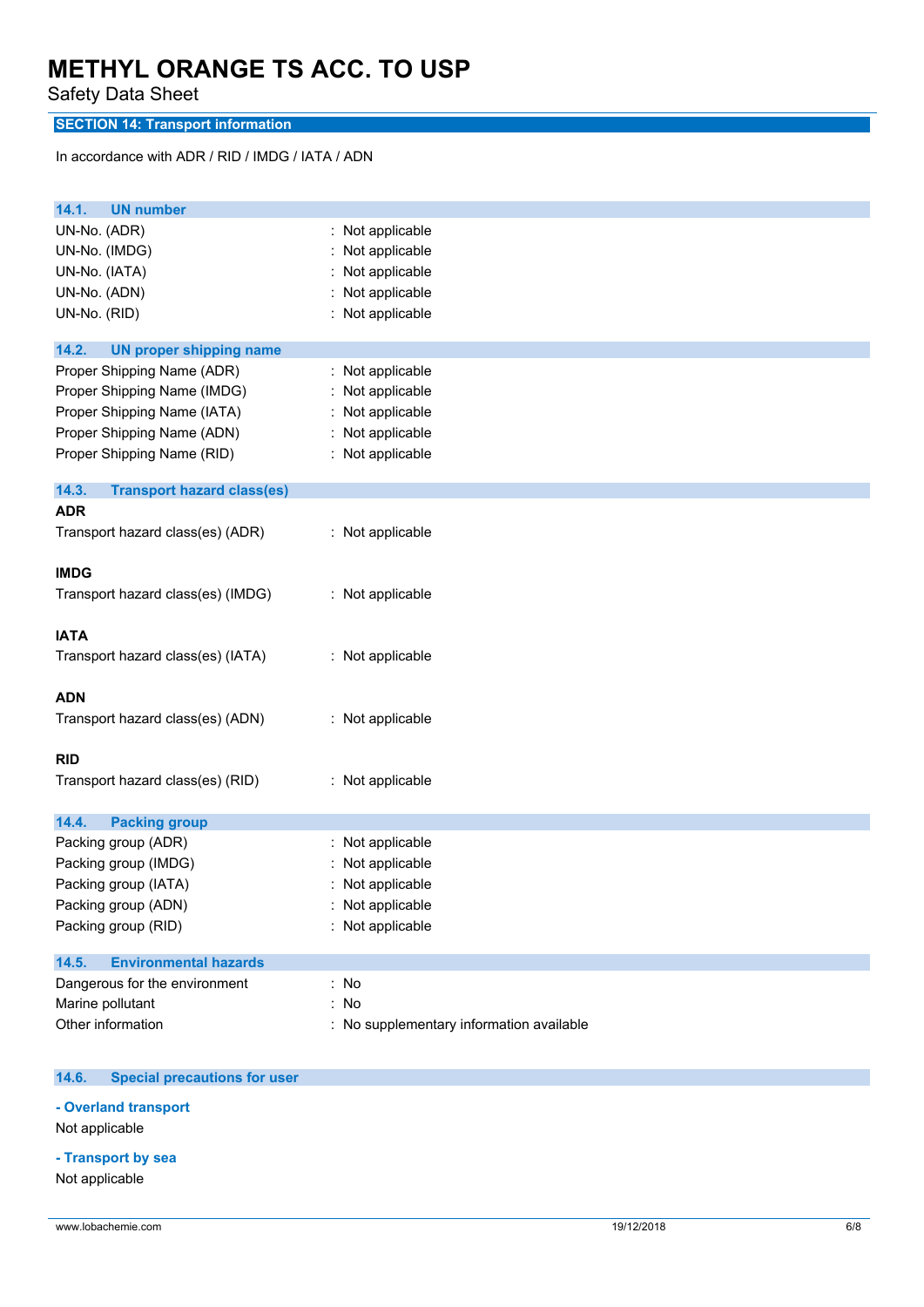Safety Data Sheet

## **- Air transport**

Not applicable

### **- Inland waterway transport**

Not applicable

# **- Rail transport**

Not applicable

## **14.7. Transport in bulk according to Annex II of MARPOL 73/78 and the IBC Code**

Not applicable

### **SECTION 15: Regulatory information**

**15.1. Safety, health and environmental regulations/legislation specific for the substance or mixture**

### **15.1.1. EU-Regulations**

Contains no REACH substances with Annex XVII restrictions Contains no substance on the REACH candidate list

Contains no REACH Annex XIV substances

## **15.1.2. National regulations**

### **Germany**

| Reference to AwSV                                                                       | : Water hazard class (WGK) 3, severe hazard to water (Classification according to<br>AwSV, Annex 1) |
|-----------------------------------------------------------------------------------------|-----------------------------------------------------------------------------------------------------|
| 12th Ordinance Implementing the Federal<br>Immission Control Act - 12. BlmSchV          | : Is not subject of the 12. BlmSchV (Hazardous Incident Ordinance)                                  |
| <b>Netherlands</b>                                                                      |                                                                                                     |
| SZW-lijst van kankerverwekkende stoffen                                                 | : None of the components are listed                                                                 |
| SZW-lijst van mutagene stoffen                                                          | : None of the components are listed                                                                 |
| NIET-limitatieve lijst van voor de<br>voortplanting giftige stoffen - Borstvoeding      | : None of the components are listed                                                                 |
| NIET-limitatieve lijst van voor de<br>voortplanting giftige stoffen -<br>Vruchtbaarheid | : None of the components are listed                                                                 |
| NIET-limitatieve lijst van voor de<br>voortplanting giftige stoffen – Ontwikkeling      | : None of the components are listed                                                                 |

## **15.2. Chemical safety assessment**

No additional information available

## **SECTION 16: Other information**